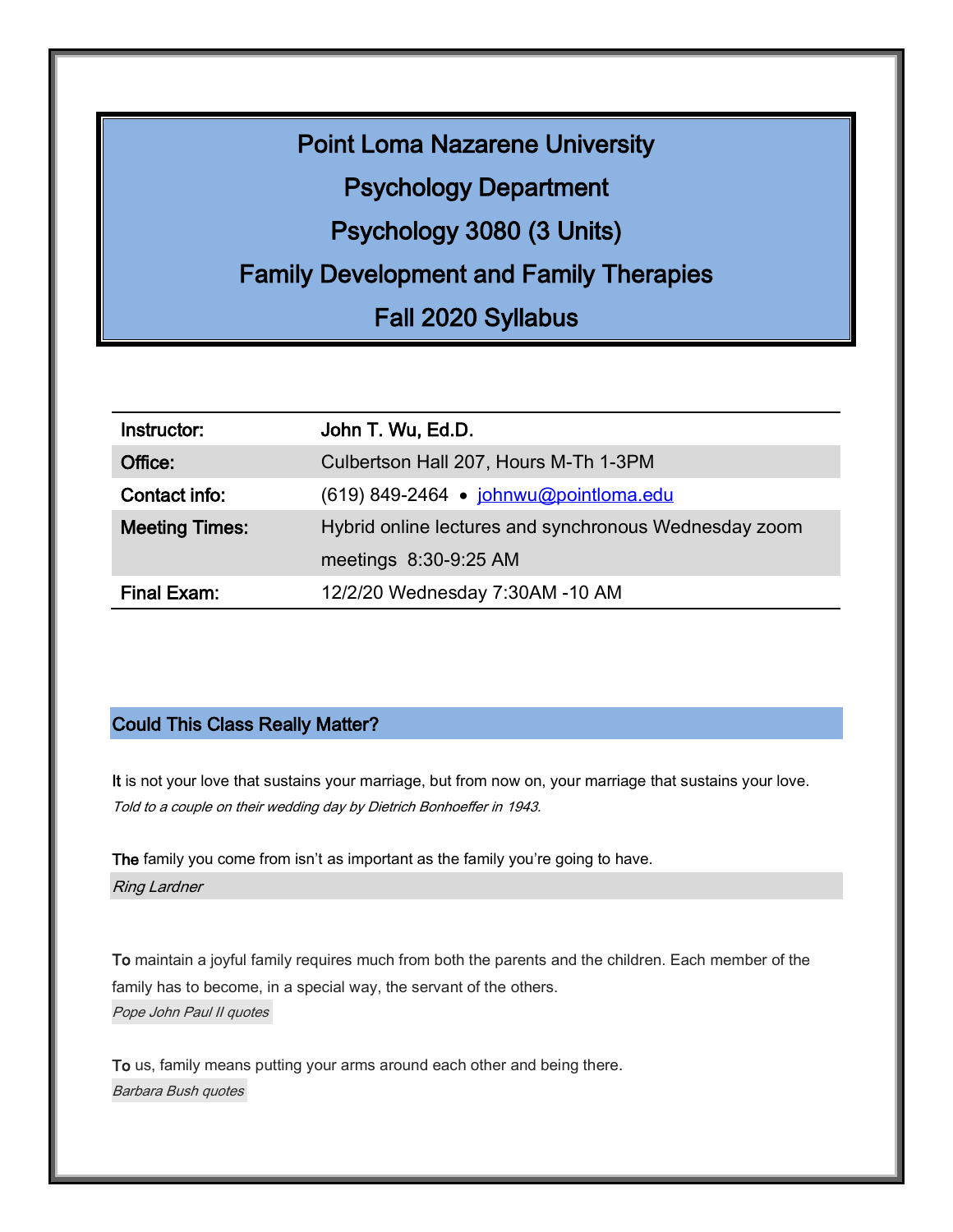You don't really understand human nature unless you know why a child on a merry-go-round will wave at his parents every time around - [and why his parents will always wave back.](http://www.searchquotes.com/quotation/You_don%27t_really_understand_human_nature_unless_you_know_why_a_child_on_a_merry-go-round_will_wave_a/33901/) William D. [Tammeus quotes](http://www.searchquotes.com/quotes/author/William_D_Tammeus/)

One thing most people agree on is that the family is important. No matter how much money, fame, status, or power we acquire, it is our families that we treasure most at life's end.

This class is designed to explore how healthy families operate, and how unhealthy families can get better. This class will show you the common mistakes people make that undermine their odds of having great families. This class will matter to you because it can give you a map to becoming better partners, spouses, and parents.

# PLNU Mission:

# To Teach  $\sim$  To Shape  $\sim$  To Send

Point Loma Nazarene University exists to provide higher education in a vital Christian community where minds are engaged and challenged, character is modeled and formed, and service becomes an expression of faith. Being of Wesleyan heritage, we aspire to be a learning community where grace is foundational, truth is pursued, and holiness is a way of life.

# Catalog Description:

Introduction to the normative stages and crises affecting families over the life span and to the major theories of family and marital psychotherapy. Emphasis on how various models work with relational systems to facilitate development through times of crisis and developmental transition. Also focuses on therapeutic issues of substance abuse and on legal issues involved in child, spousal, and elder abuse. Family developmental theories are applied to community organizations in order to assist students in understanding how system principles are used in community consultation.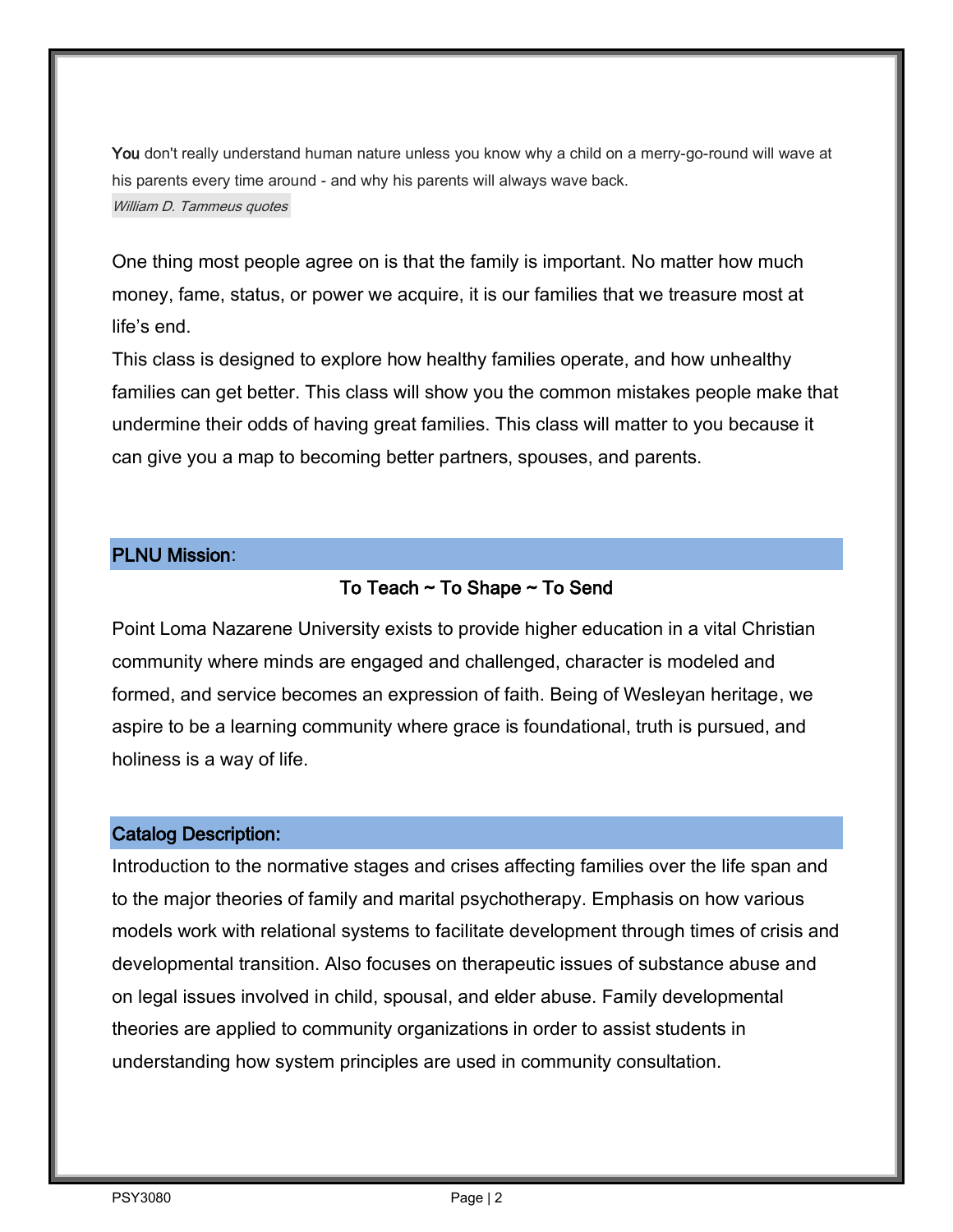The professor reserves the right to change the syllabus at his discretion.

## Course Objectives:

- Expose students to theological ways of thinking about the family.
- Expose students to the importance of the family and impacts of divorce.
- Introduce the common theoretical orientations in family therapy.
- Introduce special topics such as substance abuse and child abuse.
- Expose students to community consultation models such as marriage education and pre-marital couple's preparation.
- Increase students' understanding of their own family dynamics.

# Student Learning Outcomes:

By the end of this course you will be able to…

- Describe seven family theories and their core concepts and techniques.
- Critique the impact of marriage, divorce, and cohabitation.
- Describe families from a theological perspective.
- Summarize marriage education in the areas of mate selection, premarital preparation, and divorce prevention.
- Compare concepts of family therapy to your own family.
- Predict possible impacts to your future family based on your own family analysis.
- These objectives will be achieved through your diligent study of the assigned readings, lectures given, videos shown, group presentations, and key written assignments.

## Readings:

Our course will use two books and one recommended book:

• Nichols, M., and Schwartz, R. (2014). Essentials of Family Therapy, 6th Ed. Pearson: Boston.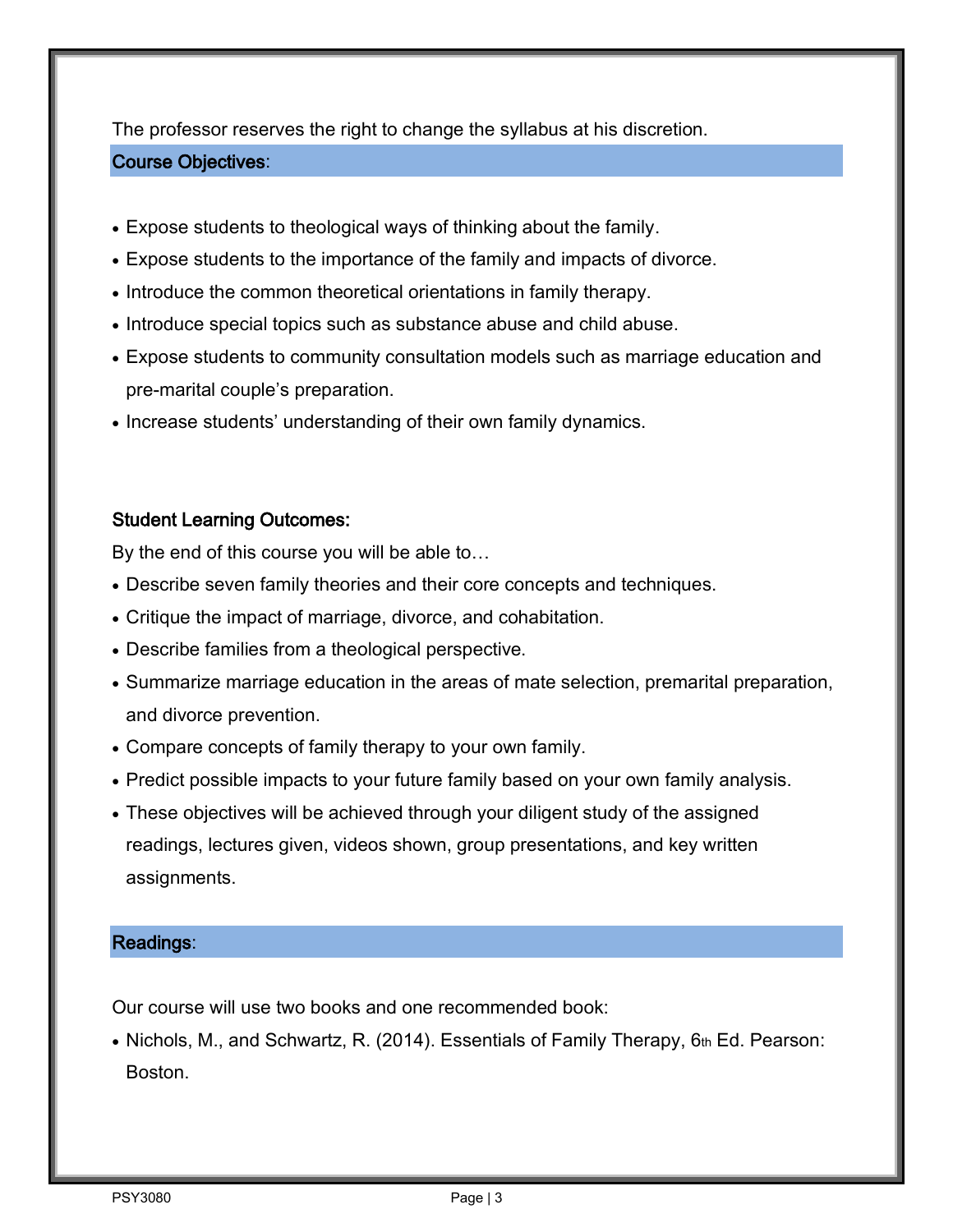- Gottman, J. M. and Silver, N. (2015). The Seven Principles for Making Marriage Work: A Practical Guide from the Country's Foremost Relationship Expert.
- Supplemental readings accessed through Canvas.

Recommended book : Yoyo Dad 2: Dating Well in an Up and Down World. (Search Amazon for "Yoyo Dad" ).

## Course Credit Hour Information:

In the interest of providing sufficient time to accomplish the stated Course Learning Outcomes, this class meets the PLNU credit hour policy for a  $\overline{3}$  unit class delivered over  $\overline{15}$  weeks. It is anticipated that students will spend a minimum of 37.5 participation hours per credit hour on their coursework. For this course, students will spend an estimated \_\_112.5\_ total hours meeting the course learning outcomes. The time estimations are provided in the Canvas modules.

# Grading:

The final grade will be based on a combination of five exams, two papers, one book journal, and one final. Students may drop the lowest of the first five exams but must take the final. Students must take the final and turn in the Family Paper to pass the class.

|                              | <b>Points</b> | My Score |
|------------------------------|---------------|----------|
| Exam 1                       | 80            |          |
| Exam 2                       | 80            |          |
| Exam 3                       | 80            |          |
| Exam 4                       | 80            |          |
| Exam 5                       | 80            |          |
| Genogram Project             | 35            |          |
| <b>Family Analysis Paper</b> | 55            |          |
| Gottman Book Journal         | 40            |          |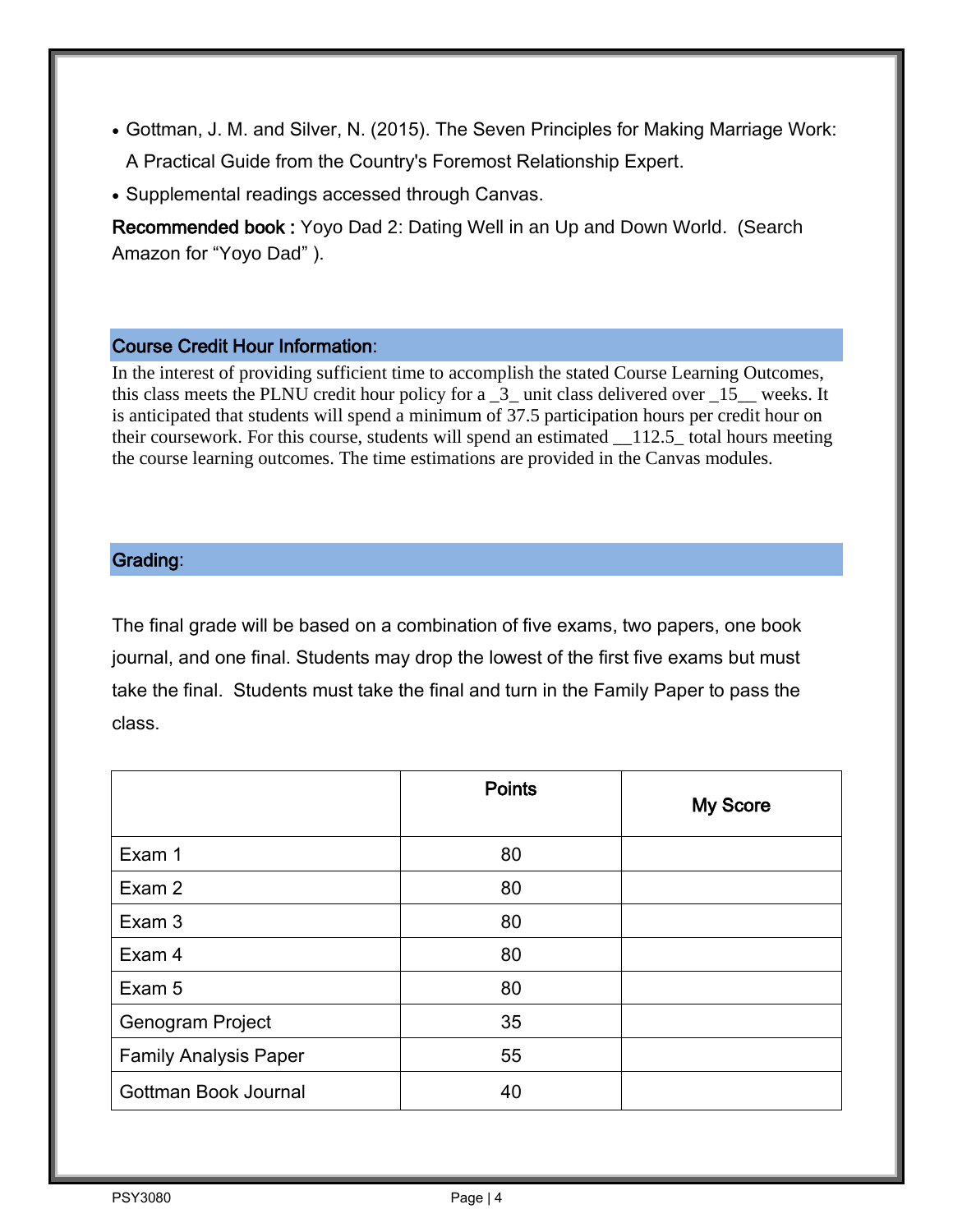| Comprehensive Final Exam |  |
|--------------------------|--|
| Total                    |  |

# PSYCHOLOGY DEPARTMENT NORMAL CURVE GUIDES

| Z Score        |             |        | <b>Percentage Score</b> |       |       |         |          |
|----------------|-------------|--------|-------------------------|-------|-------|---------|----------|
| A              | 1.33        | 0.0918 | 9.2%                    |       | $A =$ | 93-100% |          |
| A-             | $\mathbf 1$ | 0.1587 | 6.7%                    | 15.9% | A -   | 90-92%  |          |
| $B+$           | 0.67        | 0.2514 | 9.3%                    |       | B+    | 88-89%  |          |
| B              | 0.33        | 0.3707 | 11.9%                   |       | B     | 84-87%  |          |
| B-             | 0           | 0.5    | 12.9%                   | 34.1% | B -   | 80-83%  |          |
| $C+$           | $-0.33$     | 0.6293 | 12.9%                   |       | C+    | 77-79%  |          |
| $\overline{C}$ | $-1$        | 0.8413 | 21.2%                   |       | С     | 70-76%  |          |
| $C-$           | $-1.33$     | 0.9082 | 6.7%                    | 40.8% | $C -$ | 65-69%  |          |
| D+             | $-1.67$     | 0.9525 | 4.4%                    |       | D +   | 62-64%  |          |
| D              | $-2$        | 0.9772 | 2.5%                    |       | D     | 55-61%  |          |
| D-             | $-2.33$     | 0.9901 | 1.3%                    |       | D -   | 50-54%  |          |
| ΙF             | $-2.33$     | 1      | $1.0\%$                 | 9.2%  | F     | 49%     | or below |

| Z Score |       |       |   |            | <b>Percentage Score</b> |          |
|---------|-------|-------|---|------------|-------------------------|----------|
| 918     | 9.2%  |       |   | $A =$      | 93-100%                 |          |
| 587     | 6.7%  | 15.9% |   | A -        | 90-92%                  |          |
| 514     | 9.3%  |       |   | $B +$      | 88-89%                  |          |
| 707     | 11.9% |       |   | B          | 84-87%                  |          |
|         | 12.9% | 34.1% |   | <b>B</b> - | 80-83%                  |          |
| 293     | 12.9% |       |   | $C +$      | 77-79%                  |          |
| 413     | 21.2% |       |   | C          | 70-76%                  |          |
| 082     | 6.7%  | 40.8% |   | $C -$      | 65-69%                  |          |
| 525     | 4.4%  |       |   | D+         | 62-64%                  |          |
| 772     | 2.5%  |       | D |            | 55-61%                  |          |
| 901     | 1.3%  |       |   | D -        | 50-54%                  |          |
|         | 1.0%  | 9.2%  | F |            | 49%                     | or below |
|         |       |       |   |            |                         |          |

The student will receive the higher grade between Z Score and Percentage Score grade calculations. A minimum of 50% is needed to pass the course.

Grades will be based on the Psychology departmental standards for upper division courses. The professor reserves the right to adjust the scale if needed. Students are expected to participate in discussions. In the event a student's final grade is within three points of the next grade, classroom participation will be considered in assigning the final grade.

All examinations except the final are non-comprehensive and will cover the text, lecture, and video material. The format of the examinations may consist of multiple choice, fill-in, short answer, and essay questions. The final is comprehensive. No make-up exams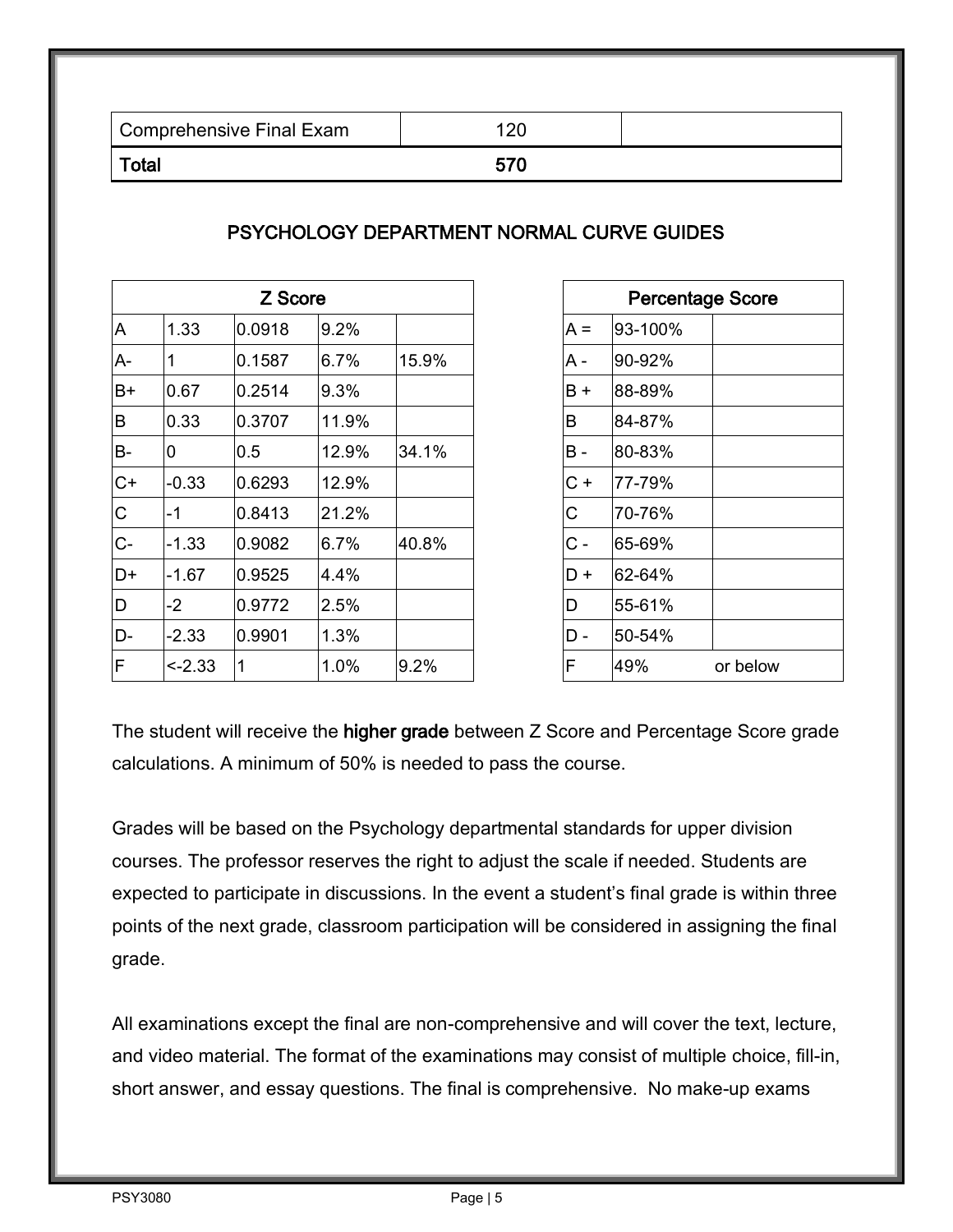will be given without the prior approval of the instructor. If an exam is missed without an authorized excuse, that exam will be the dropped exam.

#### Final Examination Policy:

Successful completion of this class requires taking the final examination on its scheduled day. The final examination schedule is posted on the [Class Schedules](http://www.pointloma.edu/experience/academics/class-schedules) site. No requests for early examinations or alternative days will be approved.

#### Assignments:

#### There are three individual written assignments:

- a. The first written assignment is a detailed genogram of your family that extends at least three generations. This is worth 35 points. This project should have two sections. One section will show all family members in a genogram (and include important features such as marriage, separation, divorce, alcoholism, abuse, mental illness, etc.). On the genogram include a key that shows history of alcohol, mental illness, major health concerns, etc. Show this key even if your family does not have these issues so that it is clear you assessed the issues. A second section will show your immediate family and your parents and their parents in a structural chart (who is close to whom?). Please break the structural chart into pieces to show the specific relationships – not one large structural chart showing everyone at once.
- b. The second written assignment is the signature assignment of the course: a family/biography assessment. Using class lectures and readings, you will write an analysis of either your personal family (at least three generations) or another family you know extremely well. You may choose any theoretical orientation (or blend of orientations). 55 points / approximately 10-15 pages. Please label each of the ten sections.

Analysis should include the following ten sections: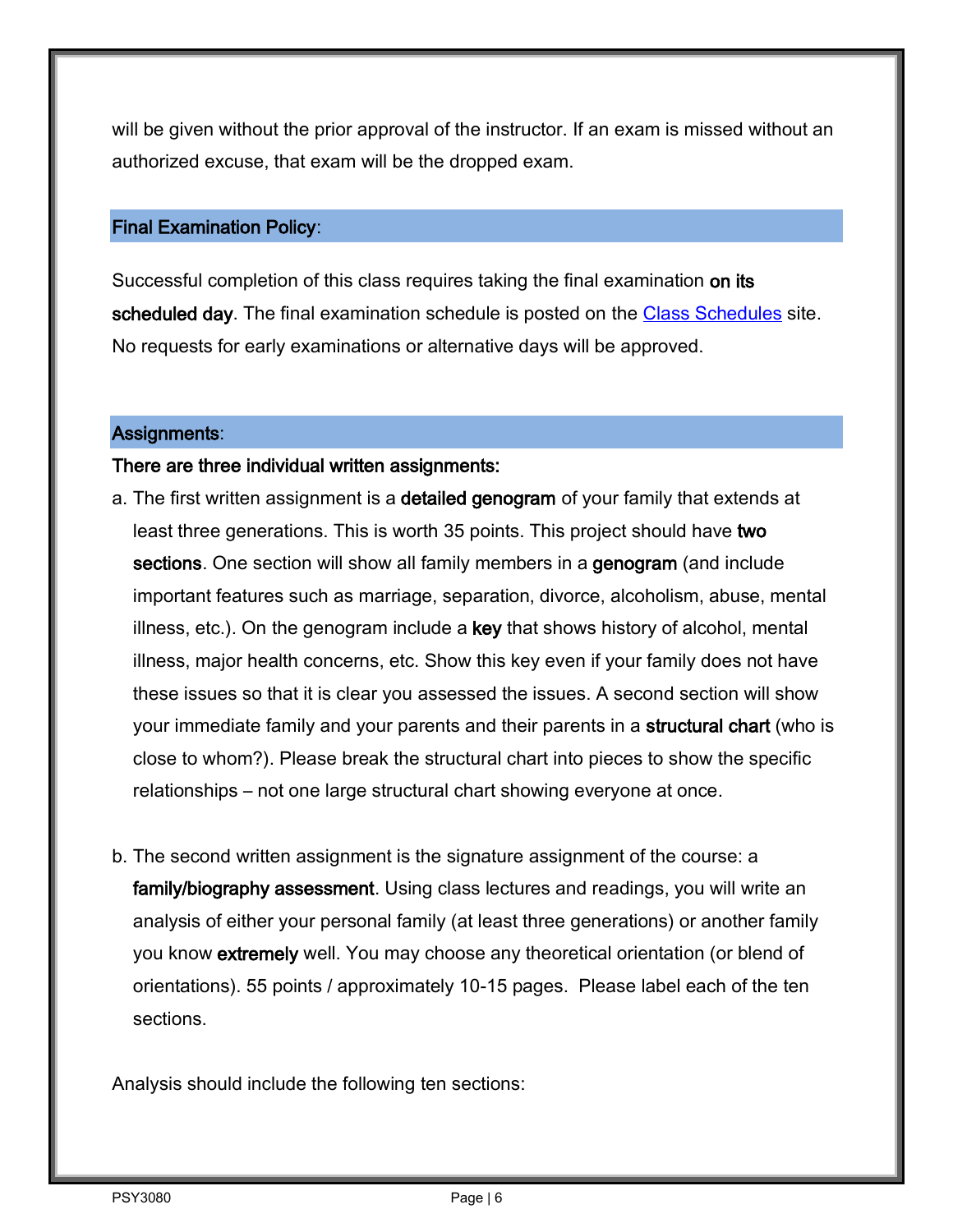- 1. A brief overview of the theory used.
- 2. Introduce your family (who are the members?). What is the structure of the family (e.g., is it open, closed, close or distant? How did your parents get along with each other and their parents? How did you get along with them?).
- 3. Strengths and weaknesses.
- 4. Impact of gender and ethnicity.
- 5. Impact of finances and spirituality.
- 6. Experiences with death.
- 7. Intervene in your family using your theory. How would it be different?
- 8. Think about how your family impacted you in good ways and not so good ways. What lessons do you wish to bring into your future family? Based on your family analysis and your previous romantic patterns, what do you need to guard against in your future romantic relationships? Ask someone who knows you well (not a dating partner) what they recommend you remember when you choose a mate and build a family.
- 9. Based on your family and past relationships give tips to your current or future spouse about how to successfully be married to you.
- 10. When your own child is 25 years old, what do you hope he or she will say are the most important things he or she learned from you? What do you need to do now to help make that happen?

C. The third assignment is a book journal on the Gottman book, The Seven Principles for Making Marriage Work. Write one page for each chapter (including the afterward) that consists of two parts: summarizing the key ideas, and giving your opinion of the material. You will have 12-14 pages total, but should think of this as a lightly graded journal, not a well-crafted paper (but spelling still counts!). An alternate assignment is that you can make a video where you teach Gottman's Seven Principles to a group of engaged couples. This should be creative, and each principle should be clearly described and explained. The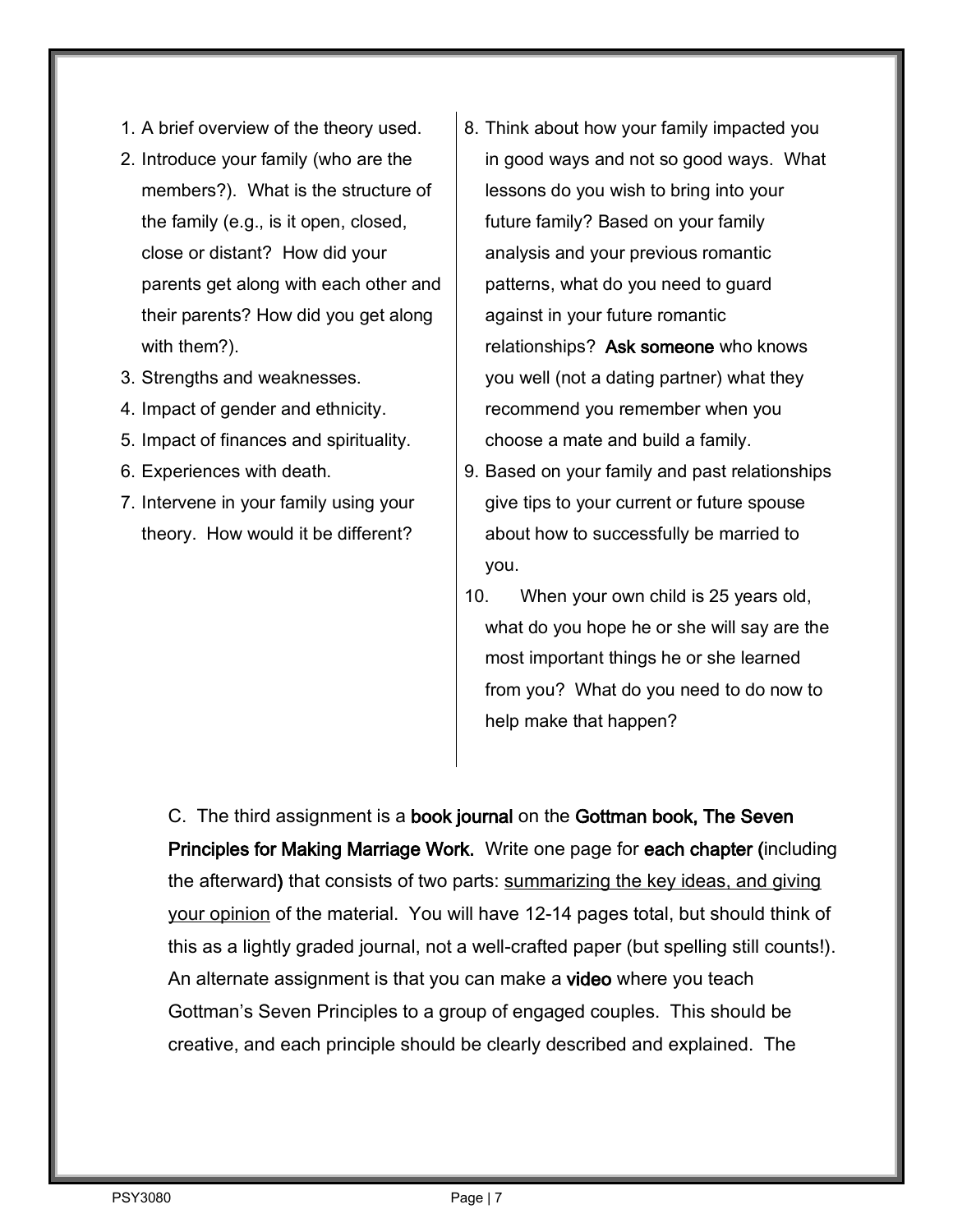length should be 5-10 minutes total, and you will upload the Youtube link on canvas. Either assignment is worth 40 points.

The requirements are as follows:

\*Use 8  $\frac{1}{2}$  by 11 paper, typewritten, on one side only.

\*Place the title and your name on the top of the first page.

\*Use double spacing and one inch margins. The Gottman assignment may be single spaced.

- \*All late papers lose 10% per week late; no papers will be accepted after the last day of classes (nothing is accepted during finals week).
- \*\*Papers will be submitted electronically on Canvas in PDF format. The genogram assignment will be turned in during class.

#### State Authorization:

State authorization is a formal determination by a state that Point Loma Nazarene University is approved to conduct activities regulated by that state. In certain states outside California, Point Loma Nazarene University is not authorized to enroll online (distance education) students. If a student moves to another state after admission to the program and/or enrollment in an online course, continuation within the program and/or course will depend on whether Point Loma Nazarene University is authorized to offer distance education courses in that state. It is the student's responsibility to notify the institution of any change in his or her physical location. Refer to the map on **State Authorization** to view which states allow online (distance education) outside of California.

## PLNU Copyright Policy:

Point Loma Nazarene University, as a non-profit educational institution, is entitled by law to use materials protected by the US Copyright Act for classroom education. Any use of those materials outside the class may violate the law.

Academic Integrity and Behavioral Expectations: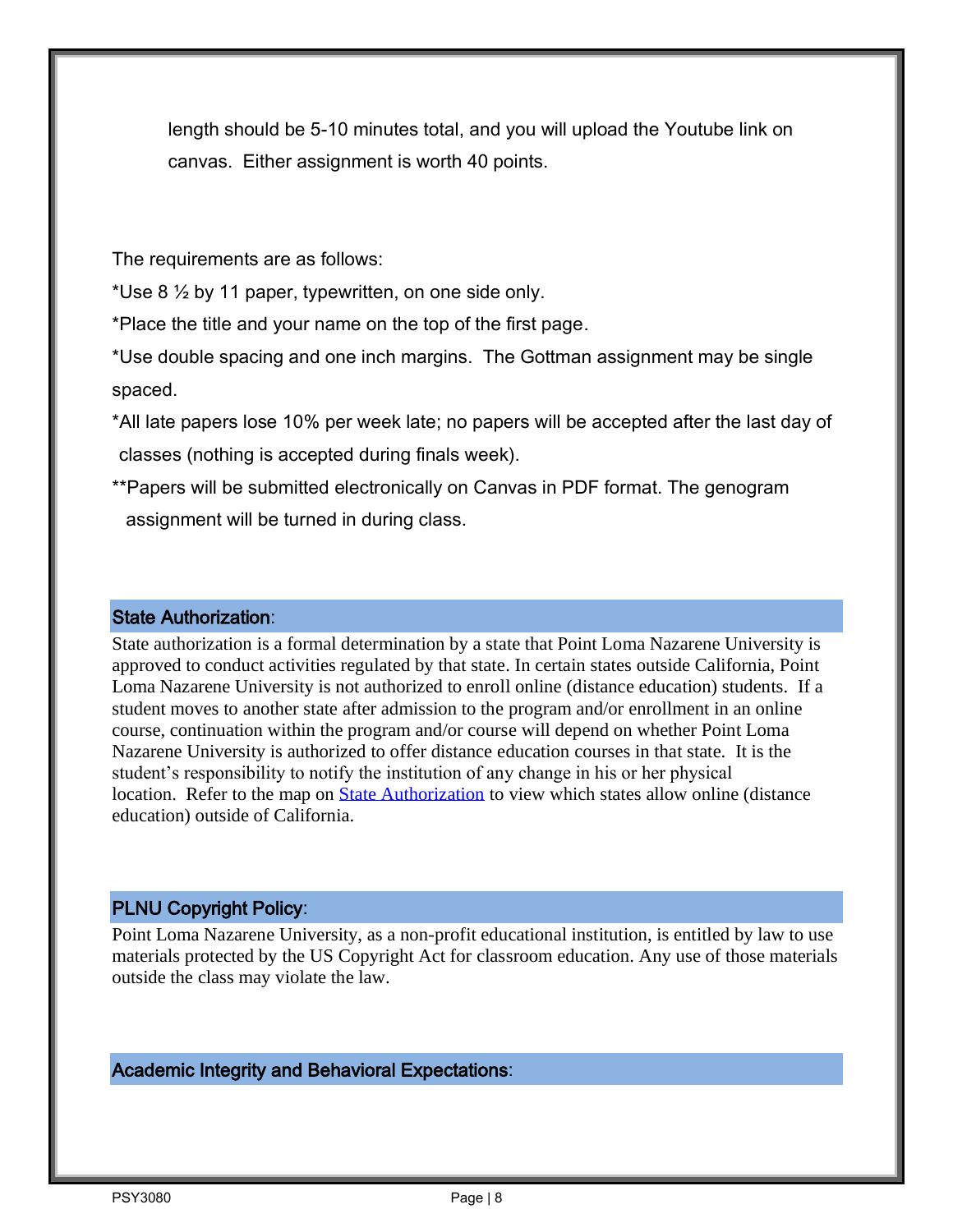Students should demonstrate academic honesty by doing original work and by giving appropriate credit to the ideas of others. Academic dishonesty is the act of presenting information, ideas, and/or concepts as one's own when in reality they are the results of another person's creativity and effort. A faculty member who believes a situation involving academic dishonesty has been detected may assign a failing grade for that assignment or examination, or, depending on the seriousness of the offense, for the course. Faculty should follow and students may appeal using the procedure in the university Catalog. See [Academic Policies](https://catalog.pointloma.edu/content.php?catoid=41&navoid=2435#Academic_Honesty) for definitions of kinds of academic dishonesty and for further policy information.

This class will be conducted in accordance with the college student code of conduct and basic standards of academic honesty. It goes without saying that any forms of cheating, plagiarism, or other forms of academic dishonesty are not acceptable and will severely impact your grade and any future letters of recommendation. Is it really worth it? Part of my job is to help create a positive learning community. If you repeatedly have a negative impact on that community, I reserve the right to lower your final grade by one letter grade. Ultimately, everyone has to choose whether they will contribute or break down community, and I invite you to be a contributor.

Attendance and participation is a critical component of this course. Much of the learning comes from class discussion and material not covered in the book. That is why the PLNU attendance policy will be closely followed. Please note that only Provost approved, university-sponsored activities are excused and personal reasons such as illness or family events are not.

Of course we all have personal reasons why missing class might be necessary, and so each student receives four personal absences from the mandatory Wednesday synchronous zoom meetings. At the end of the semester, each unused absence will be converted into an extra credit point (yes, you can get four extra credit points simply by attending class each Wednesday.) Each unexcused absence or tardy beyond four will be minus three points. If absences are excessive (after 6), the student may be dropped from the class.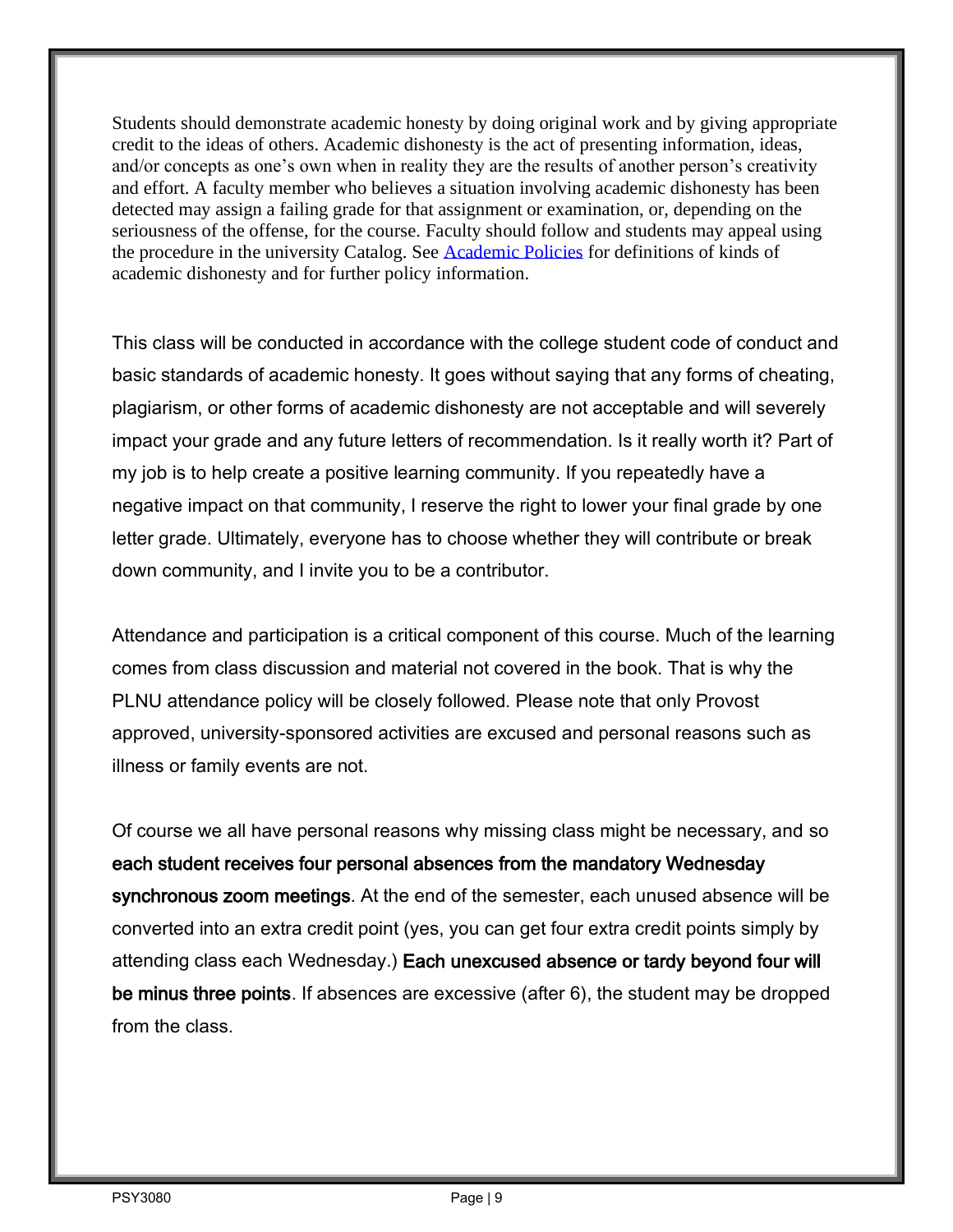Office Hours: Make appointments directly with the professor or see posted office hours on Google Calendar.

### PLNU Academic Accommodations Policy:

While all students are expected to meet the minimum standards for completion of this course as established by the instructor, students with disabilities may require academic adjustments, modifications or auxiliary aids/services. At Point Loma Nazarene University (PLNU), these students are requested to register with the Disability Resource Center (DRC), located in the Bond Academic Center [\(DRC@pointloma.edu](mailto:DRC@pointloma.edu) or 619-849-2486). The DRC's policies and procedures for assisting such students in the development of an appropriate academic adjustment plan (AP) allows PLNU to comply with Section 504 of the Rehabilitation Act and the Americans with Disabilities Act. Section 504 prohibits discrimination against students with special needs and guarantees all qualified students equal access to and benefits of PLNU programs and activities. After the student files the required documentation, the DRC, in conjunction with the student, will develop an AP to meet that student's specific learning needs. The DRC will thereafter email the student's AP to all faculty who teach courses in which the student is enrolled each semester. The AP must be implemented in all such courses.

If students do not wish to avail themselves of some or all of the elements of their AP in a particular course, it is the responsibility of those students to notify their professor in that course. PLNU highly recommends that DRC students speak with their professors during the first two weeks of each semester about the applicability of their AP in that particular course and/or if they do not desire to take advantage of some or all of the elements of their AP in that course.

**Tutoring**: The PLNU Tutorial Center is available free of charge for all current, **undergraduate** PLNU students. It offers tutoring for most subjects, as well as for general help with paper editing, study skills, etc. The Tutorial Center is located on the south end of Bond Academic Center, next to the Study Abroad offices. Tutoring is available by appointment only, may be arranged in person at the Tutorial Center, over the phone at (619) 849 2593, or via email at **TutorialServices@pointloma.edu** 

# PLNU Attendance and Participation Policy:

Regular and punctual attendance at all **synchronous** class sessions is considered essential to optimum academic achievement. If the student is absent for more than 10 percent of class sessions (virtual or face-to-face), the faculty member will issue a written warning of deenrollment. If the absences exceed 20 percent, the student may be de-enrolled without notice until the university drop date or, after that date, receive the appropriate grade for their work and participation. In some courses, a portion of the credit hour content will be delivered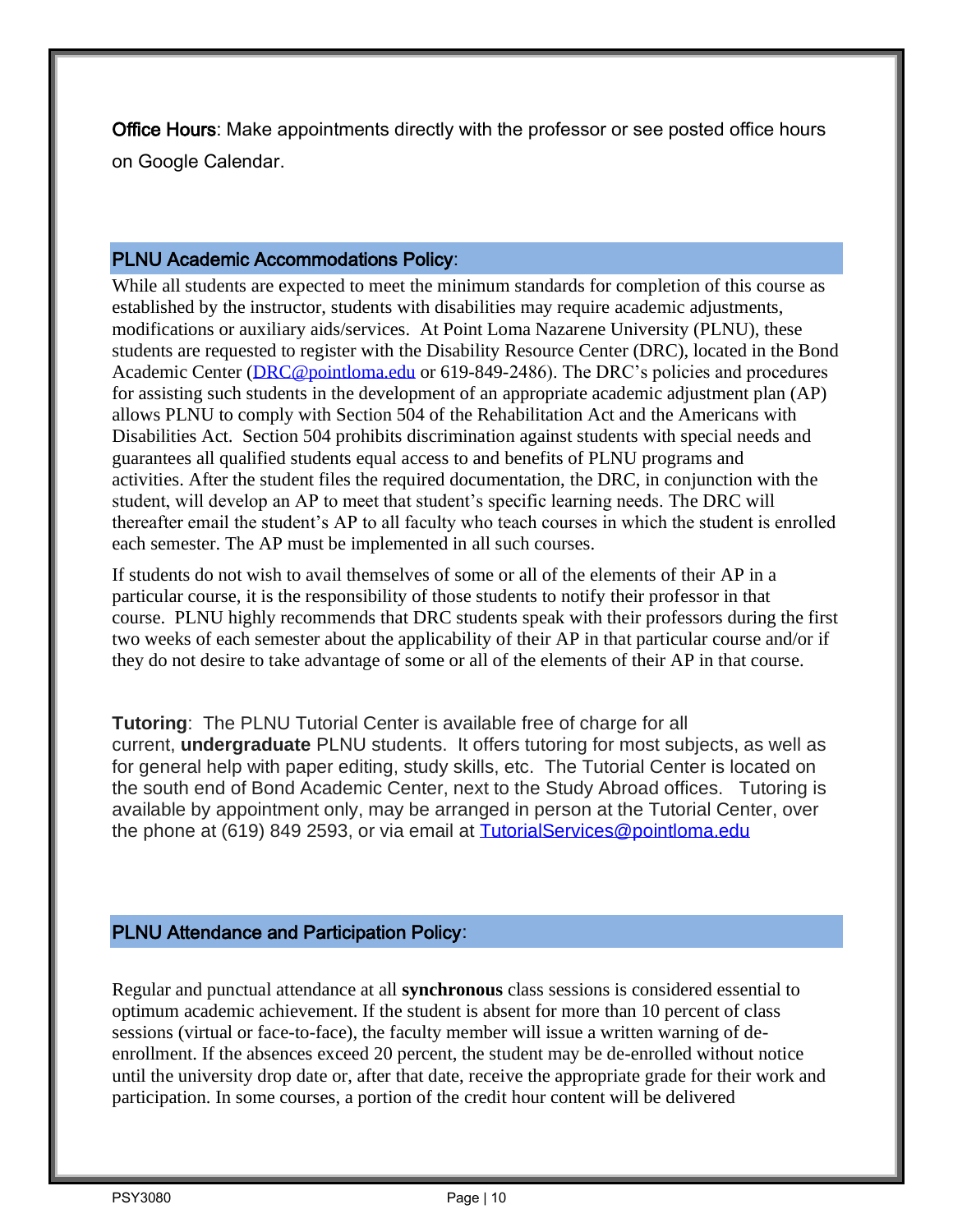**asynchronously** and attendance will be determined by submitting the assignments by the posted due dates. See [Academic Policies](https://catalog.pointloma.edu/content.php?catoid=46&navoid=2650#Class_Attendance) in the Undergraduate Academic Catalog. If absences exceed these limits but are due to university excused health issues, an exception will be granted.

#### **Asynchronous Attendance/Participation Definition**

A day of attendance in asynchronous content is determined as contributing a substantive note, assignment, discussion, or submission by the posted due date. Failure to meet these standards will result in an absence for that day. Instructors will determine how many asynchronous attendance days are required each week.

### Spiritual Care:

Please be aware PLNU strives to be a place where you grow as whole persons. To this end, we provide resources for our students to encounter God and grow in their Christian faith.

If students have questions, a desire to meet with the chaplain or have prayer requests you can contact the [Office of Spiritual Development](https://www.pointloma.edu/offices/spiritual-development)

## Use of Technology:

In order to be successful in the online environment, you'll need to meet the minimum technology and system requirements; please refer to the *[Technology and System Requirements](https://help.pointloma.edu/TDClient/1808/Portal/KB/ArticleDet?ID=108349)* information. Additionally, students are required to have headphone speakers compatible with their computer available to use. If a student is in need of technological resources please contact [student-tech](mailto:student-tech-request@pointloma.edu)[request@pointloma.edu.](mailto:student-tech-request@pointloma.edu)

Problems with technology do not relieve you of the responsibility of participating, turning in your assignments, or completing your class work.

## Helpful Websites:

The course syllabus and course readings are posted on Canvas:

canvas.pointloma.edu

Log in using your PLNU username and password.

This site shows information on the marriage education movement; there are great articles and a description of their annual conference: